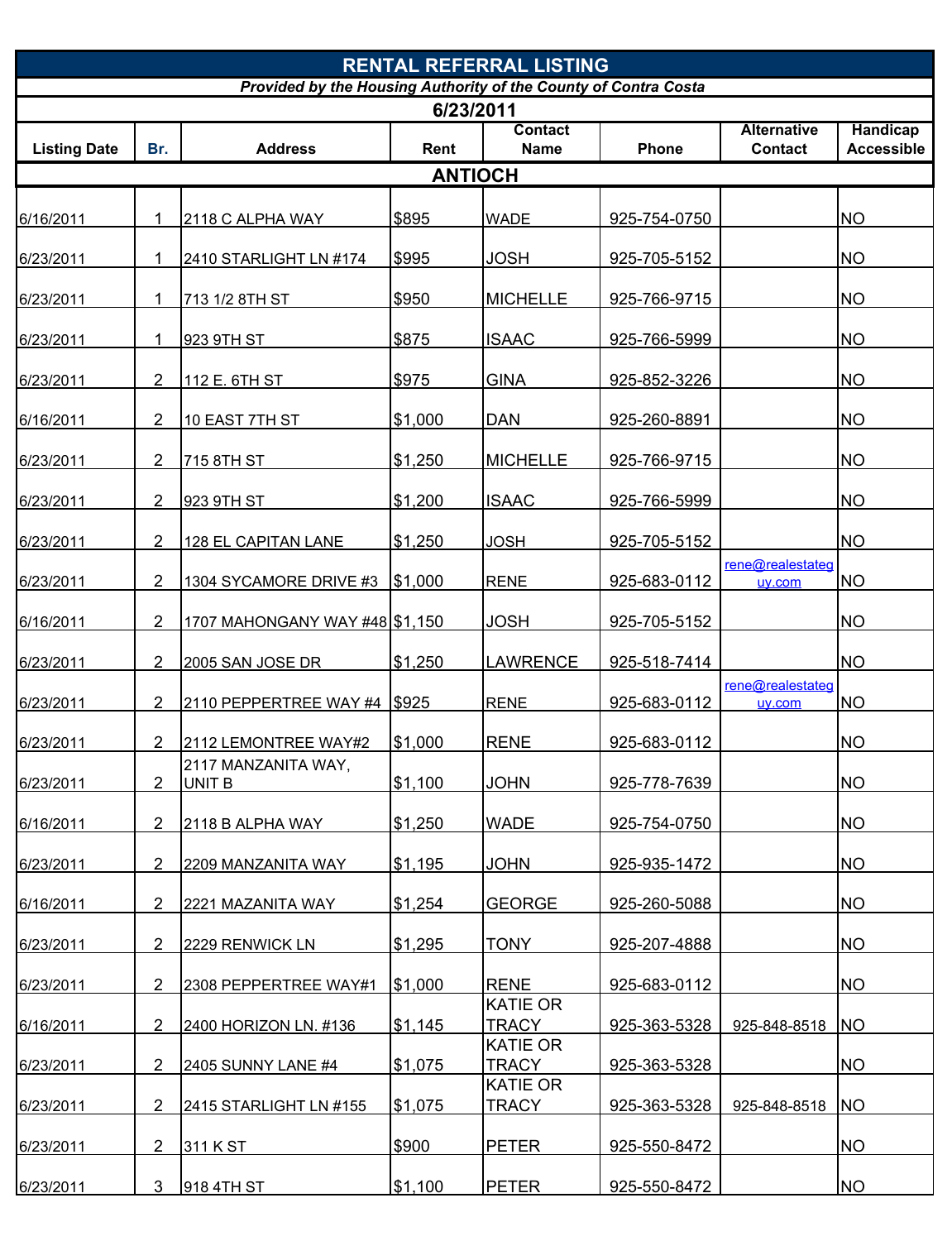| Provided by the Housing Authority of the County of Contra Costa<br>6/23/2011<br><b>Handicap</b><br><b>Contact</b><br><b>Alternative</b><br><b>Listing Date</b><br>Br.<br><b>Address</b><br>Phone<br><b>Contact</b><br>Rent<br><b>Name</b><br><b>NO</b><br>3<br>\$1,695<br><b>MICHELLE</b><br>201 W 18TH ST<br>925-766-9715<br>6/23/2011<br>3<br><b>YES</b><br>\$1,250<br><b>DEBBIE</b><br>1109 WEST 9TH ST<br>925-238-0301<br>6/23/2011<br>3<br><b>REBECCA</b><br><b>NO</b><br>1226 ALMONWOOD DR<br>\$1,500<br>925-778-5373<br>6/23/2011<br><b>DINA</b><br><b>NO</b><br>3<br>925-768-0192<br>\$1,500<br>6/23/2011<br>1813 PERIWINKLE WAY<br><b>SID</b><br>3<br><b>NO</b><br>\$1,350<br>925-366-5025<br>6/23/2011<br>1919 DEODAR AVE<br>3<br>\$1,500<br><b>JEANETTE</b><br><b>NO</b><br>1925 ALPHA WY<br>925-584-4433<br>6/16/2011<br><b>NO</b><br>3<br><b>SUSAN</b><br>\$1,475<br>925-682-8041<br>6/23/2011<br>2012 BIGLOW DR<br>3<br><b>TIMOTHY</b><br><b>NO</b><br>\$1,450<br>925-389-8496<br>6/16/2011<br>2224 BANYAN WAY<br>3<br><b>CINDY</b><br><b>NO</b><br>\$1,600<br>925-216-5544<br>6/23/2011<br>2333 CYPRESS ST<br><b>NO</b><br>3<br>\$1,400<br><b>GARRON</b><br>925-238-0489<br>6/16/2011<br>2410 SUNNY LANE<br>\$1,200<br><b>EILEEN</b><br><b>NO</b><br>3<br>925-754-5232<br>6/23/2011<br>2418 MITCHS LANE<br><b>KATIE OR</b><br>\$1,395<br><b>NO</b><br>3<br><b>TRACY</b><br>925-363-5328<br><b>2721 EL REY ST</b><br>6/23/2011<br>3<br><b>SALLY</b><br><b>NO</b><br>\$1,450<br>925-216-8473<br>6/16/2011<br>2724 BONITA AVE<br><b>KATIE OR</b><br>3<br><b>TRACY</b><br><b>YES</b><br>\$1,395<br>925-363-5328<br>6/23/2011<br>2725 ALCALA ST.<br>925-848-8518<br>\$1,395<br><b>DAVE</b><br><b>NO</b><br>3<br>925-768-5112<br>6/23/2011<br>2916 GARFIELD PL<br><b>KATIE OR</b><br>\$1,395<br><b>TRACY</b><br>3<br>925-363-5328<br><b>NO</b><br>6/16/2011<br>3112 ELIZABETH LN<br>925-848-8518<br><b>KATIE OR</b><br>\$1,395<br>3<br><b>TRACY</b><br><b>NO</b><br>925-363-5328<br>6/23/2011<br>322 NASH AVE.<br>925-848-8518<br><b>KATIE OR</b><br><b>NO</b><br>3<br>\$1,395<br><b>TRACY</b><br>925-363-5328<br>6/23/2011<br>7 AVILA PL.<br>925-848-8518<br>3<br><b>NO</b><br>\$1,700<br><b>TONY</b><br>707 K ST<br>925-286-6399<br>6/23/2011<br>3<br><b>SERGIO</b><br><b>NO</b><br>\$1,750<br>925-565-4295<br>6/23/2011<br><b>WOODHAL WAY</b><br><b>NO</b><br>\$1,595<br><b>JOSH</b><br>4<br>925-705-5152<br>6/23/2011<br>104 RAINIER LN<br>\$1,750<br><b>JOSH</b><br><b>NO</b><br>925-705-5152<br>6/23/2011<br>4<br>1121 KLENGEL STREET<br><b>NO</b><br>\$2,050<br><b>EVA</b><br>925-549-1688<br>4<br>1246 OAK HAVEN WAY<br>6/23/2011<br>\$875<br>LINDA<br><b>NO</b><br>4<br>136 ODESSA AVE<br>559-429-1105<br>6/23/2011<br><b>JOSH</b><br><b>NO</b><br>\$1,595<br>925-705-5152<br>6/23/2011<br>4<br><b>137 RAINIER LANE</b><br><b>METRO PROP</b><br><b>NO</b><br>\$1,650<br><b>MGMT</b><br>1714 SPRINGWOOD<br>925-556-1976<br>6/23/2011<br>4 | <b>RENTAL REFERRAL LISTING</b> |  |  |  |  |  |  |                   |  |  |
|------------------------------------------------------------------------------------------------------------------------------------------------------------------------------------------------------------------------------------------------------------------------------------------------------------------------------------------------------------------------------------------------------------------------------------------------------------------------------------------------------------------------------------------------------------------------------------------------------------------------------------------------------------------------------------------------------------------------------------------------------------------------------------------------------------------------------------------------------------------------------------------------------------------------------------------------------------------------------------------------------------------------------------------------------------------------------------------------------------------------------------------------------------------------------------------------------------------------------------------------------------------------------------------------------------------------------------------------------------------------------------------------------------------------------------------------------------------------------------------------------------------------------------------------------------------------------------------------------------------------------------------------------------------------------------------------------------------------------------------------------------------------------------------------------------------------------------------------------------------------------------------------------------------------------------------------------------------------------------------------------------------------------------------------------------------------------------------------------------------------------------------------------------------------------------------------------------------------------------------------------------------------------------------------------------------------------------------------------------------------------------------------------------------------------------------------------------------------------------------------------------------------------------------------------------------------------------------------------------------------------------------------------------------------------------------------------------------------------------------------------------------------------------------------------------------------------------------------------------------------------------------------------------------------------------------------------------|--------------------------------|--|--|--|--|--|--|-------------------|--|--|
|                                                                                                                                                                                                                                                                                                                                                                                                                                                                                                                                                                                                                                                                                                                                                                                                                                                                                                                                                                                                                                                                                                                                                                                                                                                                                                                                                                                                                                                                                                                                                                                                                                                                                                                                                                                                                                                                                                                                                                                                                                                                                                                                                                                                                                                                                                                                                                                                                                                                                                                                                                                                                                                                                                                                                                                                                                                                                                                                                            |                                |  |  |  |  |  |  |                   |  |  |
|                                                                                                                                                                                                                                                                                                                                                                                                                                                                                                                                                                                                                                                                                                                                                                                                                                                                                                                                                                                                                                                                                                                                                                                                                                                                                                                                                                                                                                                                                                                                                                                                                                                                                                                                                                                                                                                                                                                                                                                                                                                                                                                                                                                                                                                                                                                                                                                                                                                                                                                                                                                                                                                                                                                                                                                                                                                                                                                                                            |                                |  |  |  |  |  |  |                   |  |  |
|                                                                                                                                                                                                                                                                                                                                                                                                                                                                                                                                                                                                                                                                                                                                                                                                                                                                                                                                                                                                                                                                                                                                                                                                                                                                                                                                                                                                                                                                                                                                                                                                                                                                                                                                                                                                                                                                                                                                                                                                                                                                                                                                                                                                                                                                                                                                                                                                                                                                                                                                                                                                                                                                                                                                                                                                                                                                                                                                                            |                                |  |  |  |  |  |  | <b>Accessible</b> |  |  |
|                                                                                                                                                                                                                                                                                                                                                                                                                                                                                                                                                                                                                                                                                                                                                                                                                                                                                                                                                                                                                                                                                                                                                                                                                                                                                                                                                                                                                                                                                                                                                                                                                                                                                                                                                                                                                                                                                                                                                                                                                                                                                                                                                                                                                                                                                                                                                                                                                                                                                                                                                                                                                                                                                                                                                                                                                                                                                                                                                            |                                |  |  |  |  |  |  |                   |  |  |
|                                                                                                                                                                                                                                                                                                                                                                                                                                                                                                                                                                                                                                                                                                                                                                                                                                                                                                                                                                                                                                                                                                                                                                                                                                                                                                                                                                                                                                                                                                                                                                                                                                                                                                                                                                                                                                                                                                                                                                                                                                                                                                                                                                                                                                                                                                                                                                                                                                                                                                                                                                                                                                                                                                                                                                                                                                                                                                                                                            |                                |  |  |  |  |  |  |                   |  |  |
|                                                                                                                                                                                                                                                                                                                                                                                                                                                                                                                                                                                                                                                                                                                                                                                                                                                                                                                                                                                                                                                                                                                                                                                                                                                                                                                                                                                                                                                                                                                                                                                                                                                                                                                                                                                                                                                                                                                                                                                                                                                                                                                                                                                                                                                                                                                                                                                                                                                                                                                                                                                                                                                                                                                                                                                                                                                                                                                                                            |                                |  |  |  |  |  |  |                   |  |  |
|                                                                                                                                                                                                                                                                                                                                                                                                                                                                                                                                                                                                                                                                                                                                                                                                                                                                                                                                                                                                                                                                                                                                                                                                                                                                                                                                                                                                                                                                                                                                                                                                                                                                                                                                                                                                                                                                                                                                                                                                                                                                                                                                                                                                                                                                                                                                                                                                                                                                                                                                                                                                                                                                                                                                                                                                                                                                                                                                                            |                                |  |  |  |  |  |  |                   |  |  |
|                                                                                                                                                                                                                                                                                                                                                                                                                                                                                                                                                                                                                                                                                                                                                                                                                                                                                                                                                                                                                                                                                                                                                                                                                                                                                                                                                                                                                                                                                                                                                                                                                                                                                                                                                                                                                                                                                                                                                                                                                                                                                                                                                                                                                                                                                                                                                                                                                                                                                                                                                                                                                                                                                                                                                                                                                                                                                                                                                            |                                |  |  |  |  |  |  |                   |  |  |
|                                                                                                                                                                                                                                                                                                                                                                                                                                                                                                                                                                                                                                                                                                                                                                                                                                                                                                                                                                                                                                                                                                                                                                                                                                                                                                                                                                                                                                                                                                                                                                                                                                                                                                                                                                                                                                                                                                                                                                                                                                                                                                                                                                                                                                                                                                                                                                                                                                                                                                                                                                                                                                                                                                                                                                                                                                                                                                                                                            |                                |  |  |  |  |  |  |                   |  |  |
|                                                                                                                                                                                                                                                                                                                                                                                                                                                                                                                                                                                                                                                                                                                                                                                                                                                                                                                                                                                                                                                                                                                                                                                                                                                                                                                                                                                                                                                                                                                                                                                                                                                                                                                                                                                                                                                                                                                                                                                                                                                                                                                                                                                                                                                                                                                                                                                                                                                                                                                                                                                                                                                                                                                                                                                                                                                                                                                                                            |                                |  |  |  |  |  |  |                   |  |  |
|                                                                                                                                                                                                                                                                                                                                                                                                                                                                                                                                                                                                                                                                                                                                                                                                                                                                                                                                                                                                                                                                                                                                                                                                                                                                                                                                                                                                                                                                                                                                                                                                                                                                                                                                                                                                                                                                                                                                                                                                                                                                                                                                                                                                                                                                                                                                                                                                                                                                                                                                                                                                                                                                                                                                                                                                                                                                                                                                                            |                                |  |  |  |  |  |  |                   |  |  |
|                                                                                                                                                                                                                                                                                                                                                                                                                                                                                                                                                                                                                                                                                                                                                                                                                                                                                                                                                                                                                                                                                                                                                                                                                                                                                                                                                                                                                                                                                                                                                                                                                                                                                                                                                                                                                                                                                                                                                                                                                                                                                                                                                                                                                                                                                                                                                                                                                                                                                                                                                                                                                                                                                                                                                                                                                                                                                                                                                            |                                |  |  |  |  |  |  |                   |  |  |
|                                                                                                                                                                                                                                                                                                                                                                                                                                                                                                                                                                                                                                                                                                                                                                                                                                                                                                                                                                                                                                                                                                                                                                                                                                                                                                                                                                                                                                                                                                                                                                                                                                                                                                                                                                                                                                                                                                                                                                                                                                                                                                                                                                                                                                                                                                                                                                                                                                                                                                                                                                                                                                                                                                                                                                                                                                                                                                                                                            |                                |  |  |  |  |  |  |                   |  |  |
|                                                                                                                                                                                                                                                                                                                                                                                                                                                                                                                                                                                                                                                                                                                                                                                                                                                                                                                                                                                                                                                                                                                                                                                                                                                                                                                                                                                                                                                                                                                                                                                                                                                                                                                                                                                                                                                                                                                                                                                                                                                                                                                                                                                                                                                                                                                                                                                                                                                                                                                                                                                                                                                                                                                                                                                                                                                                                                                                                            |                                |  |  |  |  |  |  |                   |  |  |
|                                                                                                                                                                                                                                                                                                                                                                                                                                                                                                                                                                                                                                                                                                                                                                                                                                                                                                                                                                                                                                                                                                                                                                                                                                                                                                                                                                                                                                                                                                                                                                                                                                                                                                                                                                                                                                                                                                                                                                                                                                                                                                                                                                                                                                                                                                                                                                                                                                                                                                                                                                                                                                                                                                                                                                                                                                                                                                                                                            |                                |  |  |  |  |  |  |                   |  |  |
|                                                                                                                                                                                                                                                                                                                                                                                                                                                                                                                                                                                                                                                                                                                                                                                                                                                                                                                                                                                                                                                                                                                                                                                                                                                                                                                                                                                                                                                                                                                                                                                                                                                                                                                                                                                                                                                                                                                                                                                                                                                                                                                                                                                                                                                                                                                                                                                                                                                                                                                                                                                                                                                                                                                                                                                                                                                                                                                                                            |                                |  |  |  |  |  |  |                   |  |  |
|                                                                                                                                                                                                                                                                                                                                                                                                                                                                                                                                                                                                                                                                                                                                                                                                                                                                                                                                                                                                                                                                                                                                                                                                                                                                                                                                                                                                                                                                                                                                                                                                                                                                                                                                                                                                                                                                                                                                                                                                                                                                                                                                                                                                                                                                                                                                                                                                                                                                                                                                                                                                                                                                                                                                                                                                                                                                                                                                                            |                                |  |  |  |  |  |  |                   |  |  |
|                                                                                                                                                                                                                                                                                                                                                                                                                                                                                                                                                                                                                                                                                                                                                                                                                                                                                                                                                                                                                                                                                                                                                                                                                                                                                                                                                                                                                                                                                                                                                                                                                                                                                                                                                                                                                                                                                                                                                                                                                                                                                                                                                                                                                                                                                                                                                                                                                                                                                                                                                                                                                                                                                                                                                                                                                                                                                                                                                            |                                |  |  |  |  |  |  |                   |  |  |
|                                                                                                                                                                                                                                                                                                                                                                                                                                                                                                                                                                                                                                                                                                                                                                                                                                                                                                                                                                                                                                                                                                                                                                                                                                                                                                                                                                                                                                                                                                                                                                                                                                                                                                                                                                                                                                                                                                                                                                                                                                                                                                                                                                                                                                                                                                                                                                                                                                                                                                                                                                                                                                                                                                                                                                                                                                                                                                                                                            |                                |  |  |  |  |  |  |                   |  |  |
|                                                                                                                                                                                                                                                                                                                                                                                                                                                                                                                                                                                                                                                                                                                                                                                                                                                                                                                                                                                                                                                                                                                                                                                                                                                                                                                                                                                                                                                                                                                                                                                                                                                                                                                                                                                                                                                                                                                                                                                                                                                                                                                                                                                                                                                                                                                                                                                                                                                                                                                                                                                                                                                                                                                                                                                                                                                                                                                                                            |                                |  |  |  |  |  |  |                   |  |  |
|                                                                                                                                                                                                                                                                                                                                                                                                                                                                                                                                                                                                                                                                                                                                                                                                                                                                                                                                                                                                                                                                                                                                                                                                                                                                                                                                                                                                                                                                                                                                                                                                                                                                                                                                                                                                                                                                                                                                                                                                                                                                                                                                                                                                                                                                                                                                                                                                                                                                                                                                                                                                                                                                                                                                                                                                                                                                                                                                                            |                                |  |  |  |  |  |  |                   |  |  |
|                                                                                                                                                                                                                                                                                                                                                                                                                                                                                                                                                                                                                                                                                                                                                                                                                                                                                                                                                                                                                                                                                                                                                                                                                                                                                                                                                                                                                                                                                                                                                                                                                                                                                                                                                                                                                                                                                                                                                                                                                                                                                                                                                                                                                                                                                                                                                                                                                                                                                                                                                                                                                                                                                                                                                                                                                                                                                                                                                            |                                |  |  |  |  |  |  |                   |  |  |
|                                                                                                                                                                                                                                                                                                                                                                                                                                                                                                                                                                                                                                                                                                                                                                                                                                                                                                                                                                                                                                                                                                                                                                                                                                                                                                                                                                                                                                                                                                                                                                                                                                                                                                                                                                                                                                                                                                                                                                                                                                                                                                                                                                                                                                                                                                                                                                                                                                                                                                                                                                                                                                                                                                                                                                                                                                                                                                                                                            |                                |  |  |  |  |  |  |                   |  |  |
|                                                                                                                                                                                                                                                                                                                                                                                                                                                                                                                                                                                                                                                                                                                                                                                                                                                                                                                                                                                                                                                                                                                                                                                                                                                                                                                                                                                                                                                                                                                                                                                                                                                                                                                                                                                                                                                                                                                                                                                                                                                                                                                                                                                                                                                                                                                                                                                                                                                                                                                                                                                                                                                                                                                                                                                                                                                                                                                                                            |                                |  |  |  |  |  |  |                   |  |  |
|                                                                                                                                                                                                                                                                                                                                                                                                                                                                                                                                                                                                                                                                                                                                                                                                                                                                                                                                                                                                                                                                                                                                                                                                                                                                                                                                                                                                                                                                                                                                                                                                                                                                                                                                                                                                                                                                                                                                                                                                                                                                                                                                                                                                                                                                                                                                                                                                                                                                                                                                                                                                                                                                                                                                                                                                                                                                                                                                                            |                                |  |  |  |  |  |  |                   |  |  |
|                                                                                                                                                                                                                                                                                                                                                                                                                                                                                                                                                                                                                                                                                                                                                                                                                                                                                                                                                                                                                                                                                                                                                                                                                                                                                                                                                                                                                                                                                                                                                                                                                                                                                                                                                                                                                                                                                                                                                                                                                                                                                                                                                                                                                                                                                                                                                                                                                                                                                                                                                                                                                                                                                                                                                                                                                                                                                                                                                            |                                |  |  |  |  |  |  |                   |  |  |
|                                                                                                                                                                                                                                                                                                                                                                                                                                                                                                                                                                                                                                                                                                                                                                                                                                                                                                                                                                                                                                                                                                                                                                                                                                                                                                                                                                                                                                                                                                                                                                                                                                                                                                                                                                                                                                                                                                                                                                                                                                                                                                                                                                                                                                                                                                                                                                                                                                                                                                                                                                                                                                                                                                                                                                                                                                                                                                                                                            |                                |  |  |  |  |  |  |                   |  |  |
|                                                                                                                                                                                                                                                                                                                                                                                                                                                                                                                                                                                                                                                                                                                                                                                                                                                                                                                                                                                                                                                                                                                                                                                                                                                                                                                                                                                                                                                                                                                                                                                                                                                                                                                                                                                                                                                                                                                                                                                                                                                                                                                                                                                                                                                                                                                                                                                                                                                                                                                                                                                                                                                                                                                                                                                                                                                                                                                                                            |                                |  |  |  |  |  |  |                   |  |  |
|                                                                                                                                                                                                                                                                                                                                                                                                                                                                                                                                                                                                                                                                                                                                                                                                                                                                                                                                                                                                                                                                                                                                                                                                                                                                                                                                                                                                                                                                                                                                                                                                                                                                                                                                                                                                                                                                                                                                                                                                                                                                                                                                                                                                                                                                                                                                                                                                                                                                                                                                                                                                                                                                                                                                                                                                                                                                                                                                                            |                                |  |  |  |  |  |  |                   |  |  |
|                                                                                                                                                                                                                                                                                                                                                                                                                                                                                                                                                                                                                                                                                                                                                                                                                                                                                                                                                                                                                                                                                                                                                                                                                                                                                                                                                                                                                                                                                                                                                                                                                                                                                                                                                                                                                                                                                                                                                                                                                                                                                                                                                                                                                                                                                                                                                                                                                                                                                                                                                                                                                                                                                                                                                                                                                                                                                                                                                            |                                |  |  |  |  |  |  |                   |  |  |
|                                                                                                                                                                                                                                                                                                                                                                                                                                                                                                                                                                                                                                                                                                                                                                                                                                                                                                                                                                                                                                                                                                                                                                                                                                                                                                                                                                                                                                                                                                                                                                                                                                                                                                                                                                                                                                                                                                                                                                                                                                                                                                                                                                                                                                                                                                                                                                                                                                                                                                                                                                                                                                                                                                                                                                                                                                                                                                                                                            |                                |  |  |  |  |  |  |                   |  |  |
|                                                                                                                                                                                                                                                                                                                                                                                                                                                                                                                                                                                                                                                                                                                                                                                                                                                                                                                                                                                                                                                                                                                                                                                                                                                                                                                                                                                                                                                                                                                                                                                                                                                                                                                                                                                                                                                                                                                                                                                                                                                                                                                                                                                                                                                                                                                                                                                                                                                                                                                                                                                                                                                                                                                                                                                                                                                                                                                                                            |                                |  |  |  |  |  |  |                   |  |  |
|                                                                                                                                                                                                                                                                                                                                                                                                                                                                                                                                                                                                                                                                                                                                                                                                                                                                                                                                                                                                                                                                                                                                                                                                                                                                                                                                                                                                                                                                                                                                                                                                                                                                                                                                                                                                                                                                                                                                                                                                                                                                                                                                                                                                                                                                                                                                                                                                                                                                                                                                                                                                                                                                                                                                                                                                                                                                                                                                                            |                                |  |  |  |  |  |  |                   |  |  |
|                                                                                                                                                                                                                                                                                                                                                                                                                                                                                                                                                                                                                                                                                                                                                                                                                                                                                                                                                                                                                                                                                                                                                                                                                                                                                                                                                                                                                                                                                                                                                                                                                                                                                                                                                                                                                                                                                                                                                                                                                                                                                                                                                                                                                                                                                                                                                                                                                                                                                                                                                                                                                                                                                                                                                                                                                                                                                                                                                            |                                |  |  |  |  |  |  |                   |  |  |
|                                                                                                                                                                                                                                                                                                                                                                                                                                                                                                                                                                                                                                                                                                                                                                                                                                                                                                                                                                                                                                                                                                                                                                                                                                                                                                                                                                                                                                                                                                                                                                                                                                                                                                                                                                                                                                                                                                                                                                                                                                                                                                                                                                                                                                                                                                                                                                                                                                                                                                                                                                                                                                                                                                                                                                                                                                                                                                                                                            |                                |  |  |  |  |  |  |                   |  |  |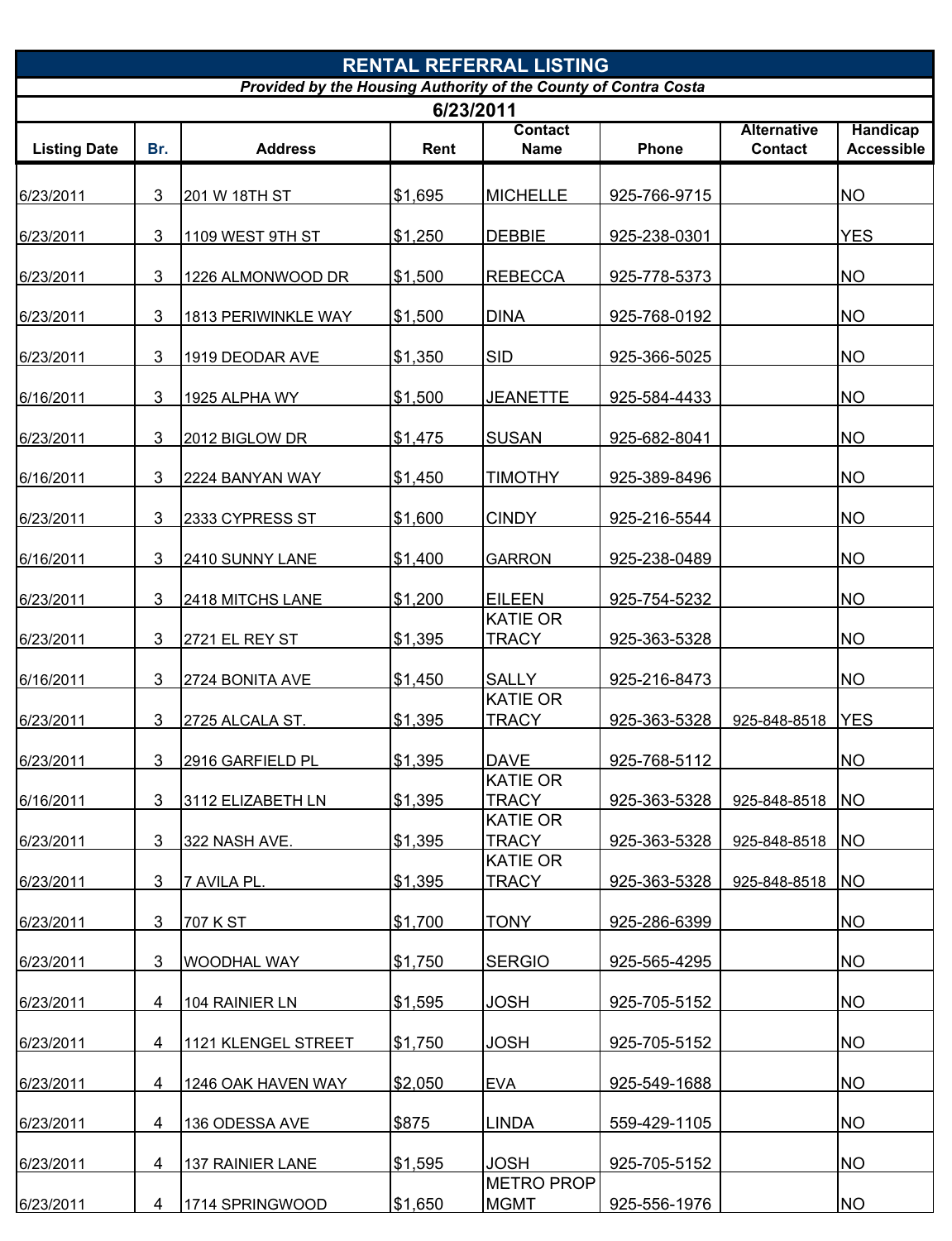| <b>RENTAL REFERRAL LISTING</b>                                  |                |                                   |            |                               |              |                                      |                                      |  |  |  |
|-----------------------------------------------------------------|----------------|-----------------------------------|------------|-------------------------------|--------------|--------------------------------------|--------------------------------------|--|--|--|
| Provided by the Housing Authority of the County of Contra Costa |                |                                   |            |                               |              |                                      |                                      |  |  |  |
|                                                                 |                |                                   |            | 6/23/2011                     |              |                                      |                                      |  |  |  |
| <b>Listing Date</b>                                             | Br.            | <b>Address</b>                    | Rent       | <b>Contact</b><br><b>Name</b> | Phone        | <b>Alternative</b><br><b>Contact</b> | <b>Handicap</b><br><b>Accessible</b> |  |  |  |
|                                                                 |                |                                   |            |                               |              |                                      |                                      |  |  |  |
| 6/23/2011                                                       | 4              | 2113 MANDARING WAY                | \$1,750    | <b>KEN</b>                    | 510-409-3896 |                                      | <b>NO</b>                            |  |  |  |
| 6/16/2011                                                       | 4              | 224 ROSSI AVE                     | \$2,200    | <b>TERRY</b>                  | 925-348-1812 |                                      | <b>NO</b>                            |  |  |  |
| 6/16/2011                                                       | 4              | 2321 MEREDITH WAY                 | \$1,920    | <b>HOLLY</b>                  | 415-830-7330 |                                      | <b>NO</b>                            |  |  |  |
| 6/16/2011                                                       | 4              | 2724 DOLORES ST                   | <b>NEG</b> | <b>AARON</b>                  | 510-816-8895 |                                      | <b>NO</b>                            |  |  |  |
| 6/16/2011                                                       | 4              | 2809 SKIPTON                      | \$2,100    | <b>CHARLES</b>                | 925-779-9724 |                                      | <b>NO</b>                            |  |  |  |
| 6/16/2011                                                       | 4              | 2904 PLUMLEIGH AVE                | \$1,850    | <b>AARON</b>                  | 510-816-8895 |                                      | <b>NO</b>                            |  |  |  |
| 6/23/2011                                                       | 4              | 3001 ENEA WAY                     | \$1,900    | <b>ELLEN</b>                  | 510-220-0194 | 510-708-8118 NO                      |                                      |  |  |  |
| 6/23/2011                                                       | 4              | 3609 FAIRVIEW DR                  | \$1,195    | <b>TONY</b>                   | 925-207-4888 |                                      | <b>NO</b>                            |  |  |  |
| 6/23/2011                                                       | 4              | 4501 FAWNHILL DR                  | \$2,106    | <b>MICHELLE</b>               | 925-766-9715 |                                      | <b>NO</b>                            |  |  |  |
| 6/16/2011                                                       | 4              | 4504 GOLDEN HILLS COURT \$1,900   |            | <b>DAVID</b>                  | 925-726-8149 |                                      | <b>NO</b>                            |  |  |  |
| 6/16/2011                                                       | 4              | 4513 FALLOW WAY                   | \$2,000    | <b>MIKE</b>                   | 925-209-0658 |                                      | <b>NO</b>                            |  |  |  |
| 6/23/2011                                                       | 4              | 4809 CLOUCESTER ST                | \$2,100    | <b>HOLLY</b>                  | 415-830-7330 |                                      | <b>NO</b>                            |  |  |  |
| 6/23/2011                                                       | 4              | 5228 CATANZARO WAY                | \$1,700    | <b>ABE</b>                    | 925-519-7956 |                                      | <b>NO</b>                            |  |  |  |
| 6/23/2011                                                       | 4              | 5515 PIONEER                      | \$1,800    | <b>MIKE</b>                   | 925-209-0568 |                                      | <b>NO</b>                            |  |  |  |
| 6/16/2011                                                       | 4              | <b>WAWONA CT</b>                  | \$2,000    | <b>BOB</b>                    | 925-930-0889 |                                      | <b>NO</b>                            |  |  |  |
| 6/23/2011                                                       | 5              | 1225 OAKHAVEN WAY                 | \$2,295    | <b>UMA</b>                    | 408-373-8849 |                                      | <b>NO</b>                            |  |  |  |
| 6/23/2011                                                       | 5              | 4662 COUNTRY HILL DR              | \$2,400    | <b>BILL</b>                   | 925-513-6095 |                                      | <b>NO</b>                            |  |  |  |
| 6/23/2011                                                       | 5              | 4712 TORREYS PEAK<br><b>COURT</b> | \$2,300    | <b>WEST</b>                   | 925-756-7471 |                                      | <b>NO</b>                            |  |  |  |
| 6/23/2011                                                       | 5              | 62 E. LAKE DRIVE                  | \$2,550    | <b>WANDA</b>                  | 510-568-0138 |                                      | <b>NO</b>                            |  |  |  |
|                                                                 |                |                                   |            | <b>BAY POINT</b>              |              |                                      |                                      |  |  |  |
| 6/23/2011                                                       | 2              | 111 CLEARLAND DRIVE               | \$1,095    | <b>JOHN</b>                   | 925-935-1472 |                                      | <b>NO</b>                            |  |  |  |
| 6/23/2011                                                       | 2              | 142 TAMMY CIR                     | \$1,250    | <b>GEORGE</b>                 | 408-460-4822 |                                      | <b>NO</b>                            |  |  |  |
| 6/23/2011                                                       | 2              | 154 TAMMY CIR                     | \$1,100    | <b>MARY</b>                   | 925-783-0898 |                                      | <b>NO</b>                            |  |  |  |
| 6/23/2011                                                       | 2              | 5 LANCASTER CIR #227              | \$1,195    | <b>JOSH</b>                   | 925-705-5152 |                                      | <b>NO</b>                            |  |  |  |
| 6/16/2011                                                       | 2              | <b>6 LANCASTER CIR</b>            | \$1,250    | <b>JOSEPH</b>                 | 925-354-8271 |                                      |                                      |  |  |  |
| 6/23/2011                                                       | $\overline{2}$ | 83 ALBERTS AVE APT                | \$1,000    | <b>SAM</b>                    | 408-499-0747 |                                      | <b>NO</b>                            |  |  |  |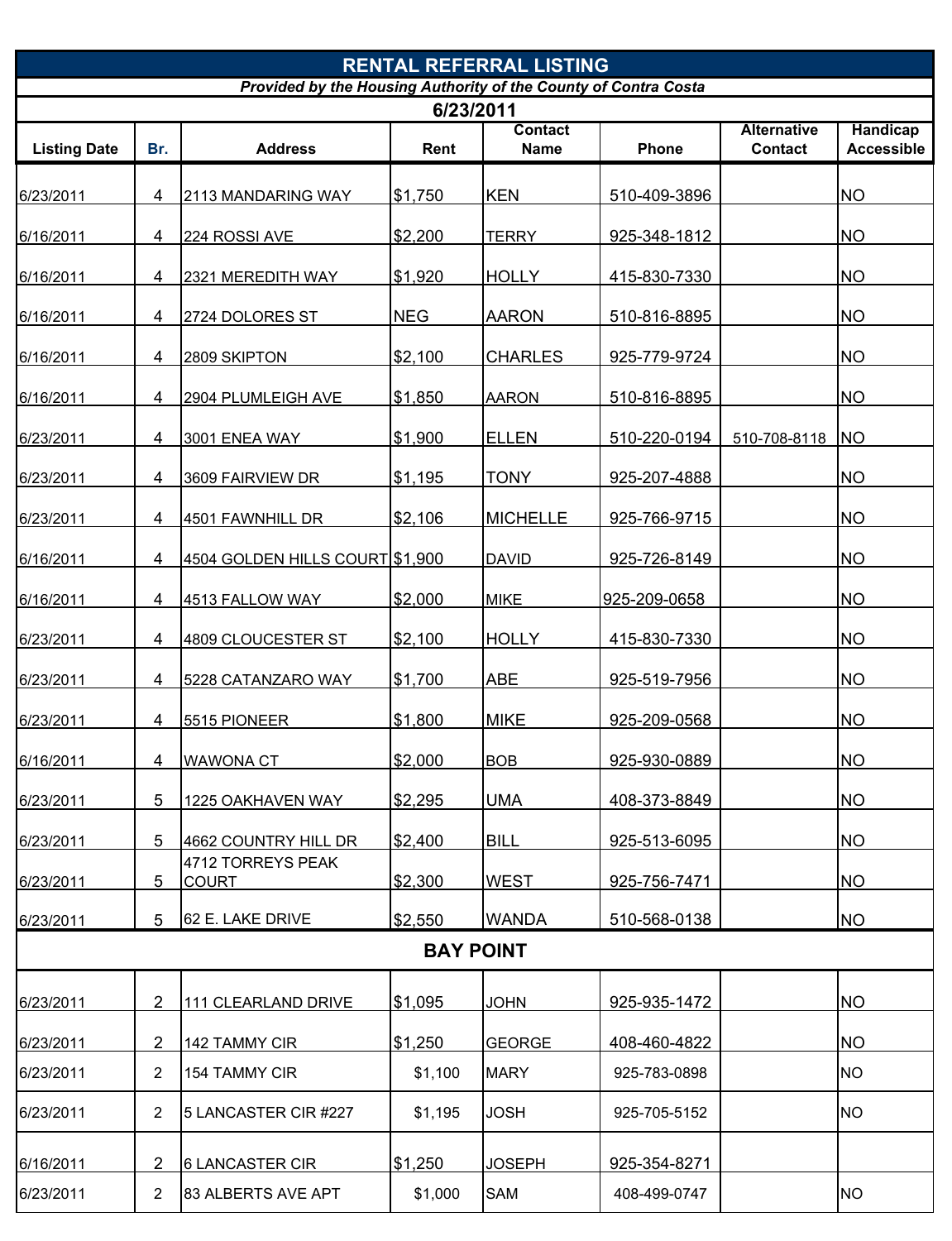|                                                                 |                |                        |                  | <b>RENTAL REFERRAL LISTING</b> |              |                    |                   |  |  |  |
|-----------------------------------------------------------------|----------------|------------------------|------------------|--------------------------------|--------------|--------------------|-------------------|--|--|--|
| Provided by the Housing Authority of the County of Contra Costa |                |                        |                  |                                |              |                    |                   |  |  |  |
|                                                                 |                |                        | 6/23/2011        | <b>Contact</b>                 |              | <b>Alternative</b> | <b>Handicap</b>   |  |  |  |
| <b>Listing Date</b>                                             | Br.            | <b>Address</b>         | Rent             | <b>Name</b>                    | Phone        | <b>Contact</b>     | <b>Accessible</b> |  |  |  |
|                                                                 |                |                        |                  |                                |              |                    |                   |  |  |  |
| 6/16/2011                                                       | 3              | 142 FAIRVIEW AVE       | \$1,800          | <b>HASAN</b>                   | 925-458-2807 |                    | <b>NO</b>         |  |  |  |
| 6/23/2011                                                       | 3              | 2204 MANZANITA WAY     | \$1,600          | <b>JOHN</b>                    | 925-778-7639 | 925-437-1445       | <b>NO</b>         |  |  |  |
| 6/23/2011                                                       | 3              | 36 WHARF DR            | \$1,200          | <b>SHAFFER</b>                 | 925-228-0220 |                    | <b>NO</b>         |  |  |  |
| 6/23/2011                                                       | 3              | <b>AMBROSE AVE</b>     | \$1,750          | <b>SERGIO</b>                  | 925-565-4295 |                    | <b>NO</b>         |  |  |  |
| 6/16/2011                                                       | 4              | 102 NORTH ST           | \$1,575          | <b>EZEKIEL</b>                 | 415-202-3950 |                    | <b>NO</b>         |  |  |  |
| 6/23/2011                                                       | 4              | 3312 LONGVIEW RD       | \$2,000          | <b>CEASAR</b>                  | 925-899-9628 |                    |                   |  |  |  |
| 6/23/2011                                                       | 5              | <b>CARRIAGE WAY</b>    | \$2,400          | <b>SIM</b>                     | 510-888-1888 |                    | <b>NO</b>         |  |  |  |
|                                                                 |                |                        | <b>BRENTWOOD</b> |                                |              |                    |                   |  |  |  |
| 6/16/2011                                                       | 3              | 161 SUNRISE DR         | \$1,700          | <b>KIM</b>                     | 925-687-4664 |                    | <b>NO</b>         |  |  |  |
| 6/23/2011                                                       | 4              | 2101 HOMECOMING WAY    | \$2,050          | <b>JOHN</b>                    | 925-778-7639 | 925-437-1445       | <b>NO</b>         |  |  |  |
| 6/23/2011                                                       | 6              | 846 BOLTZEN CT         | \$2,800          | <b>ANDY</b>                    | 925-980-6179 |                    | <b>NO</b>         |  |  |  |
|                                                                 |                |                        | <b>BYRON</b>     |                                |              |                    |                   |  |  |  |
|                                                                 |                |                        |                  | <b>CLAYTON</b>                 |              |                    |                   |  |  |  |
|                                                                 |                |                        | <b>CONCORD</b>   |                                |              |                    |                   |  |  |  |
| 6/16/2011                                                       | 1              | 1880 ROBIN LN          | \$800            | <b>CONCHITA</b>                | 510-260-4166 |                    | <b>NO</b>         |  |  |  |
| 6/23/2011                                                       | 1              | 1890 FARM BUREAU RD    | \$995            | <b>FREDA</b>                   | 925-687-1296 |                    | <b>NO</b>         |  |  |  |
| 6/16/2011                                                       | 1              | 2067 RILKEY CT         | \$900            | <b>FARAJ</b>                   | 925-381-3883 |                    | <b>NO</b>         |  |  |  |
| 6/23/2011                                                       | 1              | 4220 CLAYTON RD        | \$1,035          | <b>MONSE</b>                   | 925-686-4220 |                    | <b>NO</b>         |  |  |  |
| 6/23/2011                                                       | 2              | 1219 PINE CREEK WAY #C | \$1,250          | <b>MEI</b>                     | 925-348-5062 |                    | <b>NO</b>         |  |  |  |
| 6/23/2011                                                       | 2              | 1361 DEL RIO CT #1     | \$1,290          | <b>FRANK</b>                   | 925-788-4963 |                    | <b>NO</b>         |  |  |  |
| 6/16/2011                                                       | $\overline{2}$ | 1591 ELLIS ST #325     | \$1,250          | <b>ANGIE</b>                   | 510-364-5363 |                    | <b>NO</b>         |  |  |  |
| 6/23/2011                                                       | 2              | 1636 CLAYTON RD        | \$1,250          | <b>KIM</b>                     | 925-339-9232 |                    | <b>NO</b>         |  |  |  |
| 6/23/2011                                                       | 2              | 1642 CLAYTON RD        | \$1,250          | <b>NA</b>                      | 925-817-8970 |                    | <b>NO</b>         |  |  |  |
| 6/23/2011                                                       | $\overline{2}$ | 1681 DETROIT AVE       | \$1,200          | <b>SHARON</b>                  | 925-429-2581 |                    | <b>NO</b>         |  |  |  |
| 6/16/2011                                                       | 2              | 2097 OLIVERA ROAD      | \$1,250          | <b>EDWARD</b>                  | 415-702-8808 |                    | <b>YES</b>        |  |  |  |
| 6/23/2011                                                       | 2              | 2111 CALIFORNIA STREET | \$1,100          | <b>DINA</b>                    | 925-86-0192  |                    | <b>NO</b>         |  |  |  |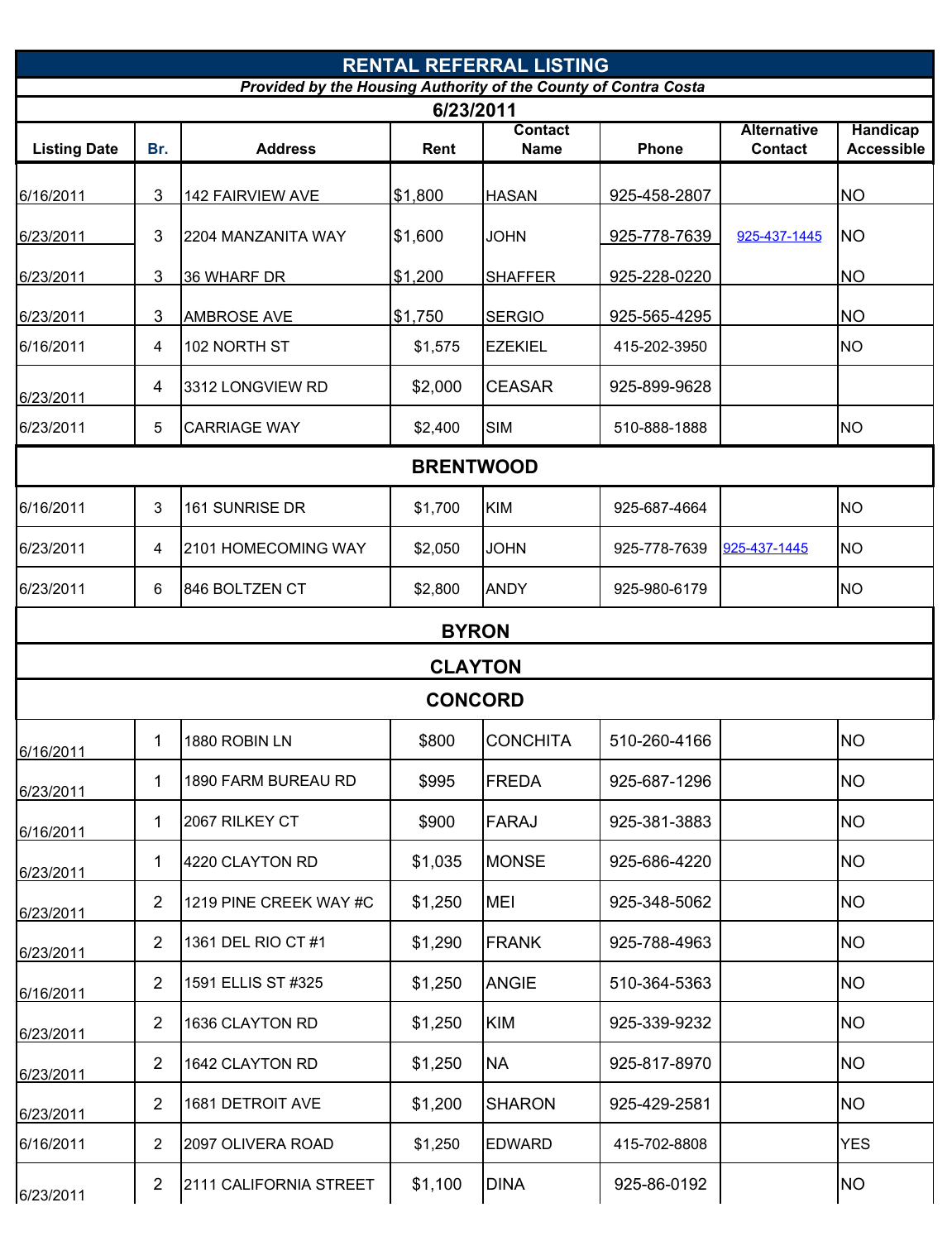|                                                                              | <b>RENTAL REFERRAL LISTING</b> |                                    |                    |                               |              |                               |                                      |  |  |  |
|------------------------------------------------------------------------------|--------------------------------|------------------------------------|--------------------|-------------------------------|--------------|-------------------------------|--------------------------------------|--|--|--|
| Provided by the Housing Authority of the County of Contra Costa<br>6/23/2011 |                                |                                    |                    |                               |              |                               |                                      |  |  |  |
| <b>Listing Date</b>                                                          | Br.                            | <b>Address</b>                     | Rent               | <b>Contact</b><br><b>Name</b> | Phone        | <b>Alternative</b><br>Contact | <b>Handicap</b><br><b>Accessible</b> |  |  |  |
| 6/23/2011                                                                    | $\overline{2}$                 | 2231 HOLLSBOROUGH CT               | \$1,195            | <b>JOHN</b>                   | 925-935-1472 |                               | <b>NO</b>                            |  |  |  |
| 6/16/2011                                                                    | 3                              | 1026 SAINT FRANCES<br><b>DRIVE</b> | \$1,700            | <b>OLIVER</b>                 | 408-835-1719 | 510-209-8218                  | <b>NO</b>                            |  |  |  |
| 6/16/2011                                                                    | 3                              | 1260 BROOKVIEW DR                  | \$1,800            | <b>ANKA</b>                   | 415-566-8666 |                               | <b>NO</b>                            |  |  |  |
| 6/16/2011                                                                    | 3                              | 1800 LAGUNA ST#1                   | \$1,495            | <b>AMAN</b>                   | 925-922-4882 |                               | <b>NO</b>                            |  |  |  |
| 6/16/2011                                                                    | 3                              | 2055 OLIVERA RD                    | \$1,500            | <b>ENRIQUE</b>                | 510-384-1480 |                               | <b>NO</b>                            |  |  |  |
| 6/23/2011                                                                    | 3                              | 2860 CRAWFORD ST                   | \$1,700            | <b>LISA</b>                   | 510-910-1983 |                               | <b>NO</b>                            |  |  |  |
| 6/23/2011                                                                    | 3                              | 3370 NORTHWOOD                     | \$1,500            | <b>EDWARD</b>                 | 415-702-8808 |                               | <b>NO</b>                            |  |  |  |
| 6/23/2011                                                                    | 3                              | 5510 CONNETICUT DR                 | \$1,650            | <b>WALTER</b>                 | 925-381-9919 |                               | <b>NO</b>                            |  |  |  |
| 6/23/2011                                                                    | 4                              | 1360 APPLE                         | \$2,100            | <b>AMANDA</b>                 | 925-303-2270 |                               | <b>NO</b>                            |  |  |  |
| 6/26/2011                                                                    | 4                              | 5115 PIONEER                       | \$2,000            | <b>MIKE</b>                   | 925-209-0658 |                               | <b>NO</b>                            |  |  |  |
| 6/16/2011                                                                    | 4                              | <b>LYNN AVE</b>                    | \$1,800            | <b>BOB</b>                    | 925-930-6688 | 925-768-2016                  | <b>NO</b>                            |  |  |  |
|                                                                              |                                |                                    | <b>CROCKETT</b>    |                               |              |                               |                                      |  |  |  |
| 6/23/2011                                                                    |                                | STU 1424 CERES STREET              | \$695              | <b>GK</b>                     | 510-685-3419 |                               | <b>NO</b>                            |  |  |  |
|                                                                              |                                |                                    |                    | <b>DANVILLE</b>               |              |                               |                                      |  |  |  |
|                                                                              |                                |                                    |                    | <b>DISCOVERY BAY</b>          |              |                               |                                      |  |  |  |
| 6/16/2011                                                                    | 4                              | 3966 REGATTA DR                    | \$2,150            | <b>TAMMY</b>                  | 925-354-2914 |                               | <b>NO</b>                            |  |  |  |
|                                                                              |                                |                                    | <b>EL CERRITO</b>  |                               |              |                               |                                      |  |  |  |
|                                                                              |                                |                                    | <b>EL SOBRANTE</b> |                               |              |                               |                                      |  |  |  |
| 6/23/2011                                                                    | $\overline{2}$                 | 455 CORTE ARANGO                   | \$1,200            | <b>MARK</b>                   | 510-501-4275 |                               | <b>NO</b>                            |  |  |  |
|                                                                              |                                |                                    |                    | <b>HERCULES</b>               |              |                               |                                      |  |  |  |
| 6/16/2011                                                                    | 1                              | 100 CIVIC DRIVE                    | \$687              | <b>TRACY</b>                  | 510-799-6000 |                               | <b>YES</b>                           |  |  |  |
| 6/23/2011                                                                    | 5                              | 327 RIMROCK LN                     | \$2,450            | <b>GENE</b>                   | 702-515-4029 |                               |                                      |  |  |  |
| 6/23/2011                                                                    | 6                              | 300 RODEO AVE                      | \$2,550            | <b>JOHN</b>                   | 415-902-0543 |                               | <b>NO</b>                            |  |  |  |
|                                                                              |                                |                                    | <b>LAFAYETTE</b>   |                               |              |                               |                                      |  |  |  |
|                                                                              |                                |                                    |                    | <b>MARTINEZ</b>               |              |                               |                                      |  |  |  |
| 6/23/2011                                                                    | 2                              | 160 HANSON CT APTS.                | \$1,195            | <b>SAM OR</b><br><b>MARY</b>  | 408-499-0747 | 925-812-0161                  | <b>NO</b>                            |  |  |  |
| 6/23/2011                                                                    | $\overline{2}$                 | 205 MUIR RD                        | \$1,190            | <b>RAY</b>                    | 925-818-3821 |                               | <b>NO</b>                            |  |  |  |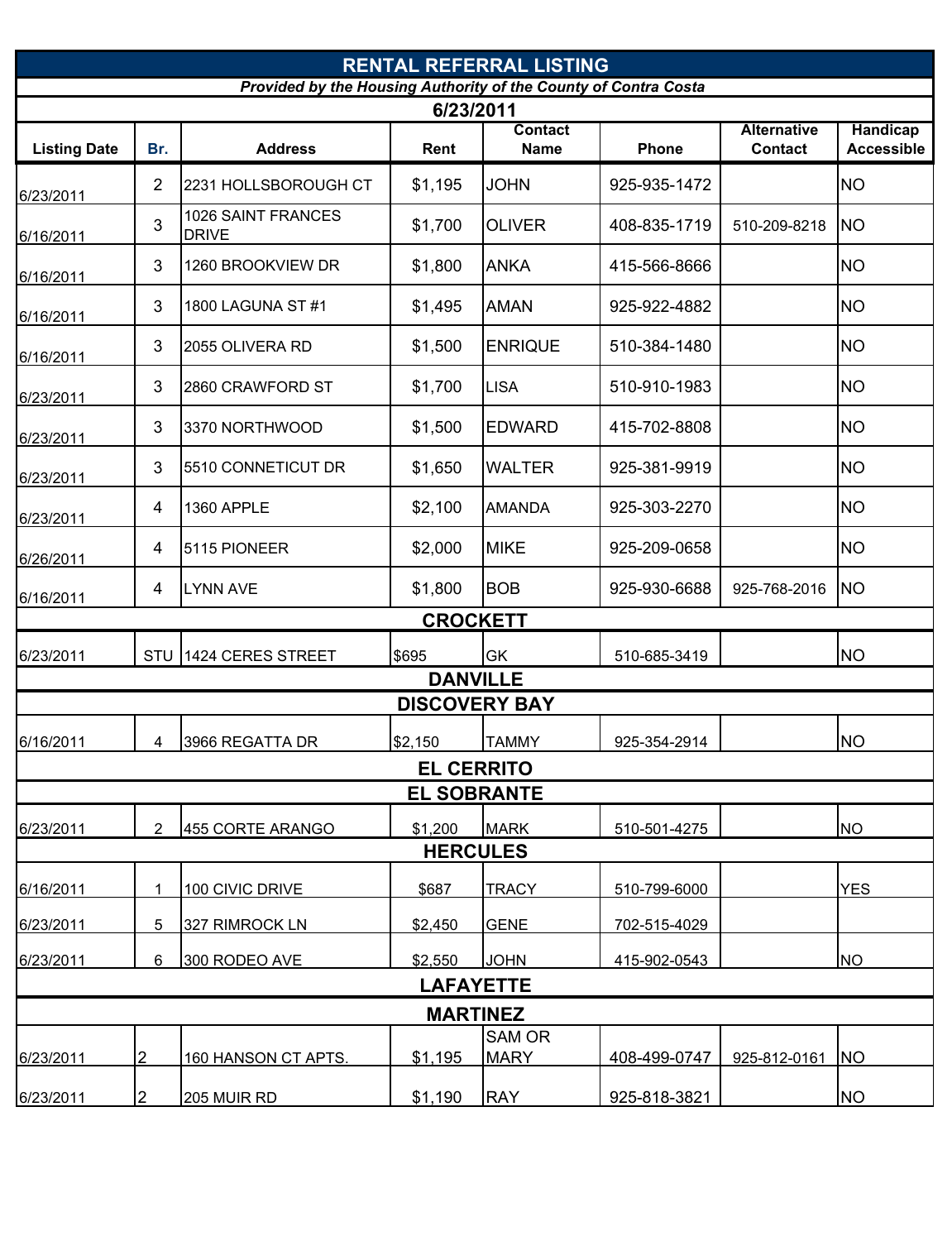| <b>RENTAL REFERRAL LISTING</b>                                  |                |                         |                      |                                  |              |                    |                   |  |  |  |
|-----------------------------------------------------------------|----------------|-------------------------|----------------------|----------------------------------|--------------|--------------------|-------------------|--|--|--|
| Provided by the Housing Authority of the County of Contra Costa |                |                         |                      |                                  |              |                    |                   |  |  |  |
|                                                                 |                |                         | 6/23/2011            | <b>Contact</b>                   |              | <b>Alternative</b> | <b>Handicap</b>   |  |  |  |
| <b>Listing Date</b>                                             | Br.            | <b>Address</b>          | Rent                 | <b>Name</b>                      | Phone        | <b>Contact</b>     | <b>Accessible</b> |  |  |  |
|                                                                 |                |                         | <b>MORAGA</b>        |                                  |              |                    |                   |  |  |  |
| <b>NORTH RICHMOND</b>                                           |                |                         |                      |                                  |              |                    |                   |  |  |  |
| 6/23/2011                                                       | $\overline{2}$ | 340 19TH ST             | \$1,200              | <b>DOMINGO</b>                   | 510-799-5485 |                    | <b>NO</b>         |  |  |  |
| 6/16/2011                                                       | 3              | 1718 TRUMAN ST          | \$1,300              | <b>CHI HOM</b>                   | 650-278-7348 |                    | <b>NO</b>         |  |  |  |
| <b>OAKLEY</b>                                                   |                |                         |                      |                                  |              |                    |                   |  |  |  |
| 6/23/2011                                                       |                | 39 N. BROADWAY AVE      | \$745                | <b>JULIN</b>                     | 925-709-1107 |                    | <b>YES</b>        |  |  |  |
| 6/13/2011                                                       | 3              | 1165 MILLS PL           | \$1,700              | <b>ALAN</b>                      | 925-432-1069 |                    | <b>NO</b>         |  |  |  |
| 6/16/2011                                                       | 3              | 5141 KEGAN LN           | \$1,750              | <b>AARON</b>                     | 925-625-7975 |                    | <b>NO</b>         |  |  |  |
| 6/23/2011                                                       | 4              | 1879 CONCANNON DR       | \$2,050              | <b>SIM</b>                       | 510-888-1888 |                    | <b>NO</b>         |  |  |  |
|                                                                 |                |                         | <b>PINOLE</b>        |                                  |              |                    |                   |  |  |  |
| 6/16/2011                                                       |                | 800 JOHN ST             | \$568                | <b>EVEYLN</b>                    | 510-741-1900 |                    | <b>YES</b>        |  |  |  |
|                                                                 |                |                         | <b>PLEASANT HILL</b> |                                  |              |                    |                   |  |  |  |
| 6/23/2011                                                       | 4              | 503 RIDGEVIEW CT.       | \$2,399              | LUCI                             | 925-759-5841 |                    | <b>NO</b>         |  |  |  |
|                                                                 |                |                         | <b>RODEO</b>         |                                  |              |                    |                   |  |  |  |
| 6/23/2011                                                       | $\overline{2}$ | 209 GARRETSON AVE       | \$1,200              | <b>CHARLES</b>                   | 510-799-9005 |                    | <b>NO</b>         |  |  |  |
| 6/23/2011                                                       | 3              | 1116 LANGLIE WAY        | \$1,850              | <b>SUNNY</b>                     | 415-730-4997 |                    | <b>YES</b>        |  |  |  |
|                                                                 |                |                         | <b>SAN PABLO</b>     |                                  |              |                    |                   |  |  |  |
|                                                                 |                |                         |                      |                                  |              |                    |                   |  |  |  |
| 6/16/2011                                                       |                | 1333 MARKET             | \$900                | <b>SC WRIGHT</b>                 | 510-235-0396 |                    | <b>NO</b>         |  |  |  |
| 6/23/2011                                                       | 2              | 2822 14TH ST            | \$1,150              | D.S                              | 510-528-2762 |                    | <b>NO</b>         |  |  |  |
| 6/16/2011                                                       | $\overline{2}$ | 1111 YUBA #G            | \$845                | <b>JAN</b>                       | 510-232-5001 |                    | <b>NO</b>         |  |  |  |
|                                                                 |                |                         |                      |                                  |              |                    |                   |  |  |  |
| 6/23/2011                                                       | $\overline{2}$ | <b>1304 PINE AVE</b>    | \$1,050              | <b>CHUCK</b>                     | 510-799-3366 |                    | <b>NO</b>         |  |  |  |
| 6/23/2011                                                       | $\overline{2}$ | 1934 RUMRILL BLVD. #4   | \$1,225              | AL                               | 510-724-0571 |                    | <b>NO</b>         |  |  |  |
| 6/16/2011                                                       | $\overline{2}$ | 2000 BROADWAY #2        | \$895                | JAN                              | 510-232-5001 |                    | <b>NO</b>         |  |  |  |
|                                                                 |                |                         |                      |                                  |              |                    |                   |  |  |  |
| 6/23/2011                                                       | 2              | 2121 STANTON AVE        | \$1,000              | <b>GARY</b>                      | 707-566-7825 | 707-331-8000       | <b>NO</b>         |  |  |  |
| 6/23/2011                                                       | 2              | 2131 STANTON AVE        | \$1,000              | <b>GARY</b>                      | 707-566-7825 | 707-331-8000       | <b>NO</b>         |  |  |  |
| 6/23/2011                                                       | <sup>2</sup>   | 2518 MANCHESTER AVE #3  | \$1,050              | <b>CHUCK</b>                     | 510-799-3366 |                    | <b>NO</b>         |  |  |  |
| 6/9/20111                                                       | 2              | 2579 EL PORTAL DRIVE #D | \$1,250              | <b>STEPHEN</b>                   | 888-263-0151 |                    | <b>NO</b>         |  |  |  |
|                                                                 |                |                         |                      |                                  |              |                    |                   |  |  |  |
| 6/23/2011                                                       | $\overline{2}$ | 413 PRESIDIO ST         | \$1,850              | <b>ROBIN</b>                     | 415-317-0858 |                    | <b>NO</b>         |  |  |  |
| 6/23/2011                                                       | $\mathcal{P}$  | 5405-5411 MORROW DRIVE  |                      | \$950-1100 JENNIFER              | 925-457-3441 | 510-223-9363       | <b>NO</b>         |  |  |  |
| 6/16/2011                                                       | $\overline{2}$ | 5480 SHASTA             | \$1,000              | <b>GENE OR</b><br><b>DOROTHY</b> | 510-821-0157 |                    | <b>NO</b>         |  |  |  |